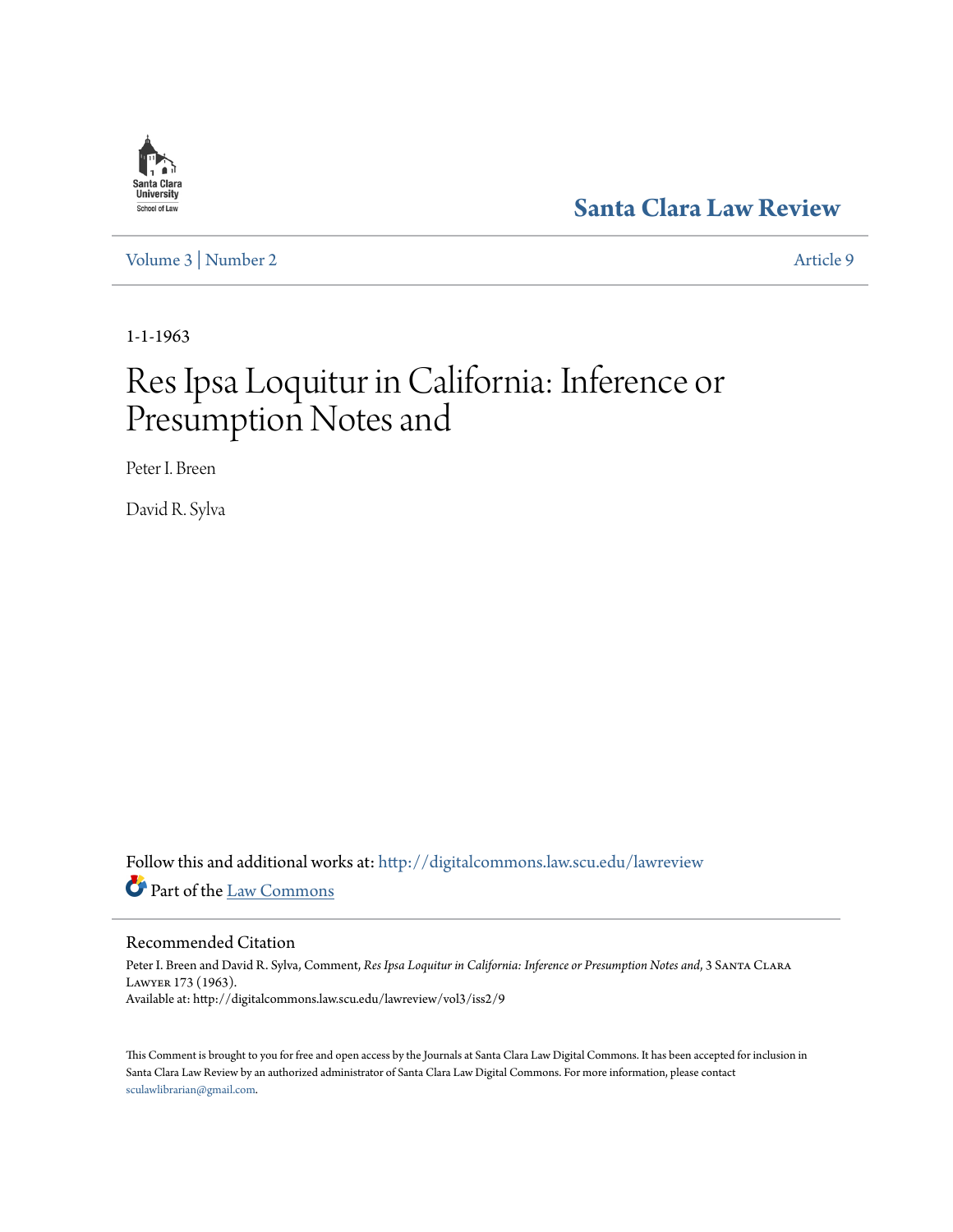## **Notes and Comment**

### Res Ipsa Loquitur in California: Inference or Presumption?

The plaintiff in a negligence case must prove that the injuries he suffered resulted from the breach of some duty owed to him by the defendant. Many cases occur in which, because of the nature of the occasion, the plaintiff is unable to supply any direct evidence to prove his case. If a negligence action depended on direct proof in this type of situation the plaintiff would be unable to maintain the action. The defendant would escape liability even though he might be confronted with a multitude of facts from which his fault could be conclusively inferred, although not directly established. But, if lack of direct proof is the only obstacle to the plaintiff, he need not leave the bar uncompensated. He can instead summon to his aid a legal formula, clothed in a magic Latin phrase, which of its own force may achieve the relief he seeks: The Doctrine of Res Ipsa Loquitur.

#### PREFACE

Perhaps it is better to preface a consideration of the effect of such an important legal mechanism by a notation of its nature and conditions for its operation, despite the risk of being at worst suspected of plagiarism, and at least accused of monotony. The first appearance of *res ipsa loquitur* in a court of law came in 1863, when a man was injured by a flour barrel rolling out of a second story warehouse window. When he brought suit for his injuries, the judge made the remark to counsel that "there are certain cases in which it may be said *res ipsa loquitur,* and this seems to be one of them."<sup>1</sup> This comment, though perhaps intended as an innocent observation in the context of the case, became the label for a type of circumstantial evidence in the field of negligence. This thought was first reduced to a written statement in *Scott v. London & St. Katherine Docks Co.2*

There must be reasonable evidence of negligence. But where the thing is shown to be under the management of the defendant or his servants, and the accident is such as in the ordinary course of things does not happen if those who have the management use proper care, it affords reasonable evidence, in who have the management use proper care, it affords reasonable evidence, in of care. the absence of explanation by defendants, that the accident arose from want

At the present time, there is more or less general agreement on the conditions that must be shown to bring *res ipsa loquitur* into operation:<sup>4</sup> (1) the accident must be of the type which does not ordinarily occur in the absence of someone's negligence; (2) the accident must be caused by an agency or instrumentality

<sup>&</sup>lt;sup>1</sup> Byrne v. Boadle, 2 H. & C. 722, 159 Eng. Rep. 299 (Ex. 1863).

**<sup>2</sup>**3 H. & C. 596, 159 Eng. Rep. 665 (Ex. 1863). *3 Id.* at 601, 159 Eng. Rep. at 667. , **9 WIGMORE, EVIDENCE §** 2509 (3d ed. 1940).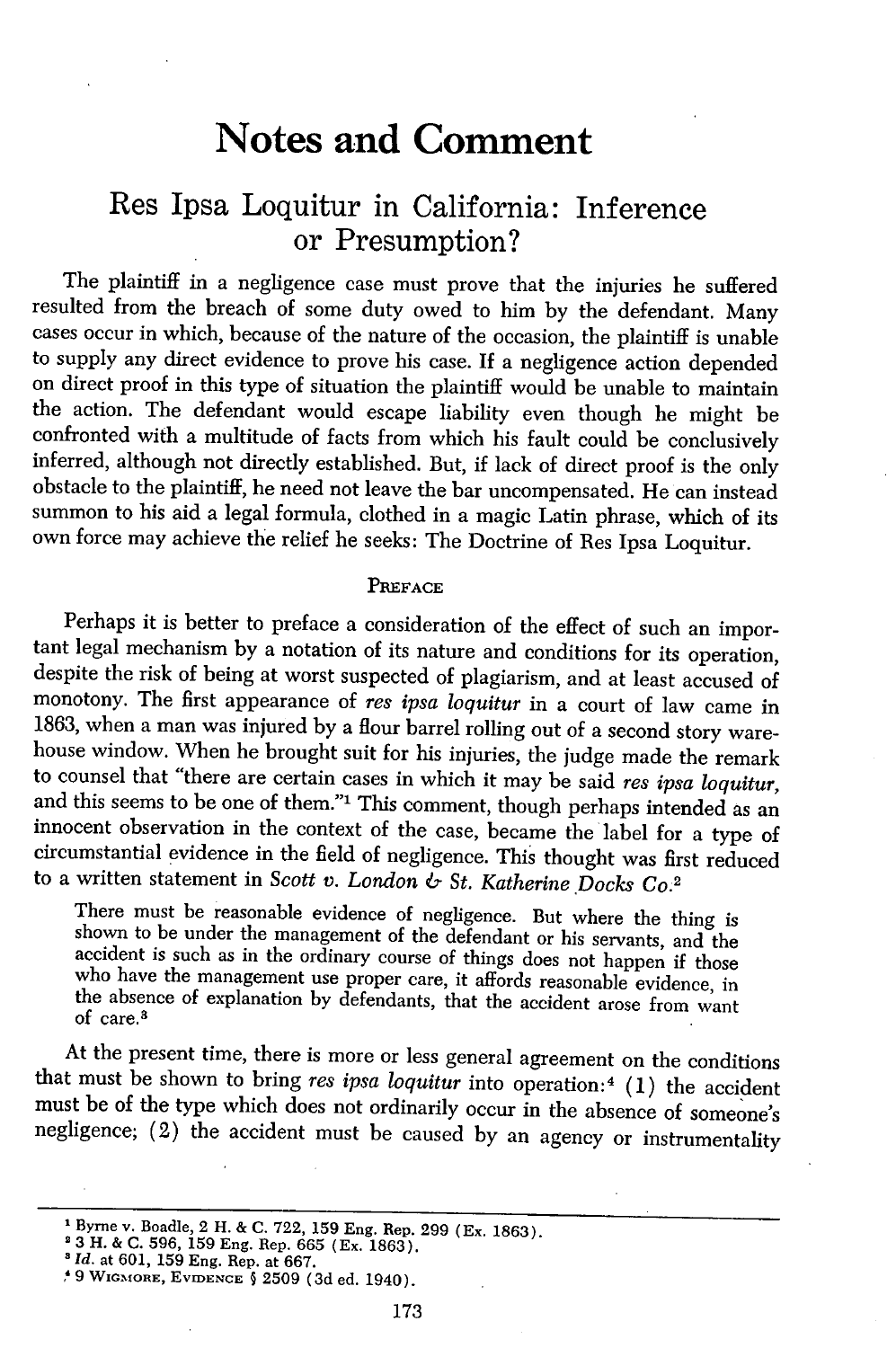within the exclusive control of the defendant; (3) the accident must not have been due to any voluntary action or contribution on the part of the plaintiff.<sup>5</sup>

To set forth a generally agreeable definition of *res ipsa loquitur* is one thing; to set forth such a statement of its effect when applied, is quite another. The selfexplanatory meaning of the phrase is lost when placed in the light of the various procedural possibilities of all causes of action. That is, does it amount to a prima facie case? Does it shift the burden of proof to the defendant, or does it merely require the defendant to meet the plaintiff's case with equal weight? In the absence of rebutting testimony by the defendant, is it merely an inference, allowing the jury to weigh the circumstances, and still be free to decide for the defendant? Or, is it a presumption, requiring the jury to determine for the plaintiff unless the defendant introduces rebutting evidence?

Various jurisdictions have applied diverse solutions to the procedural effect of *res ipsa loquitur.6* The cases which follow demonstrate that California's answer became the synthesis of a conflict between the doctrine as a presumption and as an inference.

#### CALIFORNIA CASES

Perhaps the first California case on record<sup>7</sup> dealing with *res ipsa loquitur*, referred to the doctrine as raising a presumption of negligence. The case dealt with an explosion of nitro-glycerine while being manufactured into dynamite in defendant's powder factory, causing damage to plaintiff's property. The plaintiff established the fact of the explosion and also offered expert testimony to the effect that if the factory was properly conducted, and the employees careful during the process of manufacturing, an explosion would not occur. From the decision for plaintiff, the defendant appealed, contending that the former offered no evidence tending to show that the explosion was occasioned by the negligence of the defendant. The argument gave rise to the court's consideration of a "most important principle of law." Relying on the English cases,<sup>8</sup> and *Rose v. Stephens* & *Condit Transp. Co.9* and *Grimsley* v. *Hankins,1 °* the court laid down the general proposition that negligence is prima facie presumed from the fact of the explosion of a nitro-glycerine factory, in the absence of a showing of due care on the part of the employees.

Between the years of 1895 and 1917 the doctrine was applied as a presumption

California's position is basically similar to this, except that there is no absolute requirement that the instrumentality be under the exclusive control of the defendant. The California requirement, in summary, is that the plaintiff need only show that the accident was, in the light of past experience, probably the result of negligence by someone, and that defendant is probably the one responsible. Probability of defendant's negligence appears to be the basis of *res ipsa loquitur* in California, and the various conditions, such as extent of defendant's control and plaintiff's own conduct, are aids to determine the extent of the probability of defendant's negligence. Zentz v. Coca-Cola Bottling Co., 39 Cal.2d 436, 247 P.2d 344 (1952).

**<sup>(</sup>** Prosser, *The Procedural Effect of Res Ipsa Loquitur,* 20 **MINN.** L. REv. 241 (1936).

<sup>&</sup>lt;sup>7</sup> Judson v. Giant Powder Co., 107 Cal. 549, 50 Pac. 1020 (1895).

**<sup>8</sup>** Kearney v. London Ry. Co., L.R. 5 Q.B. 411 (1870); Scott v. London & St. Katherine Docks Co., 3 H. & C. 596, 159 Eng. Rep. 665 (Ex. 1865); Byrne v. Boadle, 2 H. & C. 722, 159 Eng. Rep.

<sup>299 (</sup>Ex. 1863). **<sup>1</sup>**11 Fed. 438 (1882).

**<sup>10</sup>**46 Fed. 400 (1891).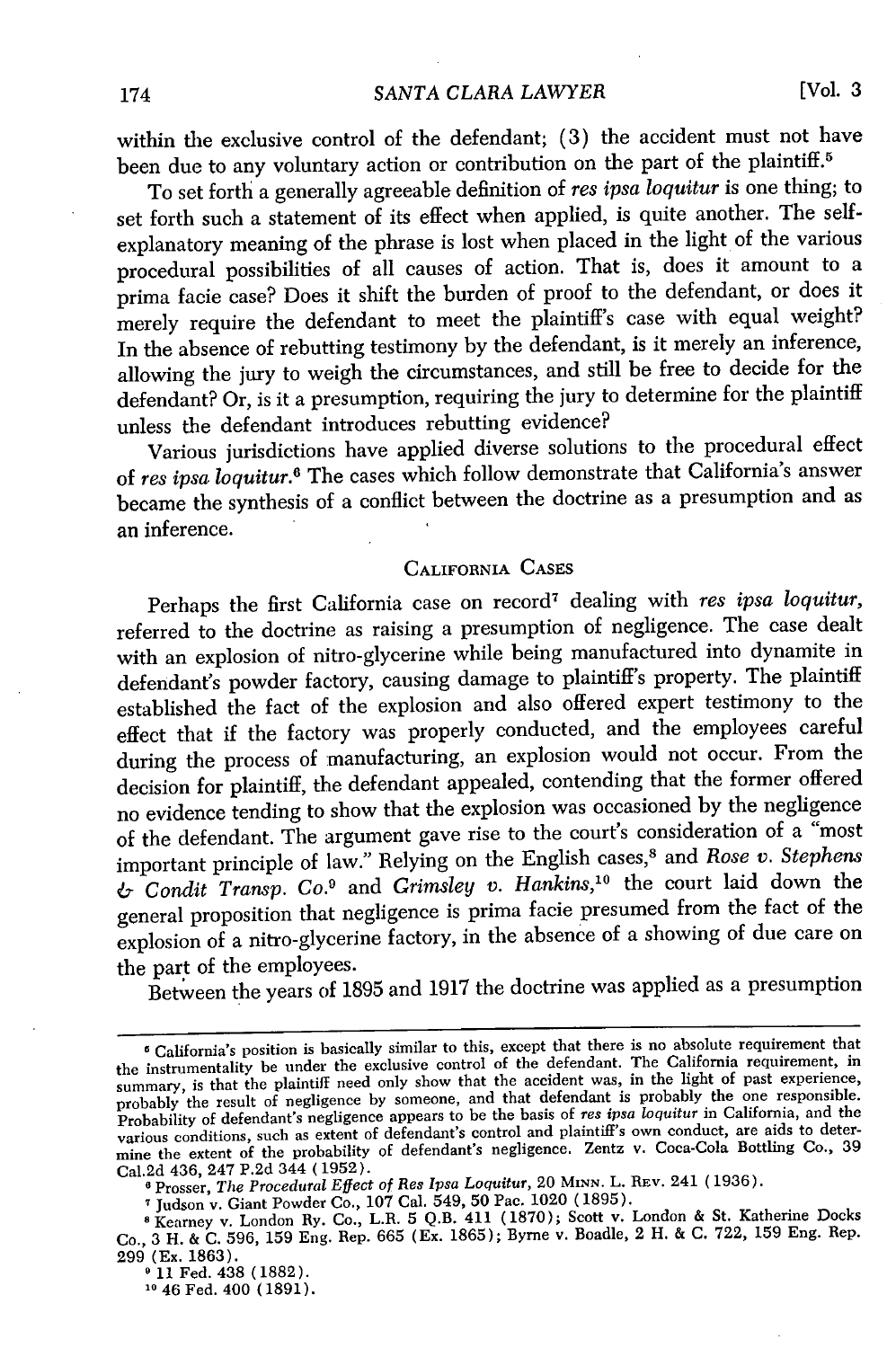in carrier cases.<sup>11</sup> In *Hansel v. Pacific Electric Ry.*,<sup>12</sup> the plaintiff received injuries by reason of a collision between the car of the defendant, in which she was a passenger, and a hay wagon. The court held that the doctrine of *res ipsa loquitur* was applicable and, after laying down the elements of the doctrine, stated that it had been applied to a long line of cases involving injuries to a passenger while being transported by a common carrier. The effect of the doctrine when applied to such cases is that proof of the injury to the passenger, while he was being carried as such, creates a prima facie case or presumption of negligence on the part of the carrier, which the carrier is called upon to meet or rebut.

Years later, in 1936, the case of *Ales v. Ryan*<sup>13</sup> came before the California Supreme Court. This case involved the failure of a doctor to remove a sponge from his patient's stomach. The court applied the doctrine of *res ipsra loquitur* stating:

The inference of negligence which is created by the rule of *res ipsa loquitur* is in itself evidence which may not be disregarded by the jury and which in the absence of any other evidence as to negligence, necessitates a verdict in favor of the plaintiff. It is incumbent on the defendant to rebut the *prima facie* case so created. The burden is cast upon the defendant to meet or overcome the *prima facie* case made against him. The defendant is not required to establish his defense by a preponderance of the evidence. All that is required is that he produce evidence which equals in evidentiary weight the inference which the doctrine creates in favor of the plaintiff.<sup>14</sup>

Here, although the word "presumption" does not appear, the language used gives the force of a rebuttable presumption to the "inference" of negligence arising from the application of the doctrine.

The case of *Ybarra v. Spangard*,<sup>15</sup> decided in 1944, was another doctor-patient case which held that, where a plaintiff receives unusual injuries while unconscious and in the course of medical treatment, all those defendants who had any control over his body, or the instrumentalities which might have caused the injuries, may properly be called upon to meet the inference of negligence by giving an explanation of their conduct, thereby placing or imposing the burden upon the defendant to rebut the inference of negligence arising from the *res ipsa loquitur* doctrine.

Thus, in situations where there are special relationships between the partieswhere the defendant was engaged in a dangerous activity and the plaintiff was injured as a result thereof; where, because of the nature of the accident, an inference of negligence on the part of the defendant may be so strong that no reasonable man could fail to accept it in the absence of explanatory evidence; where the defendant has facts peculiarly within his knowledge; and where it is incumbent upon the defendant to show that he was not negligent<sup>16</sup>—the burder has been placed upon the defendant to meet and rebut the inference of negligence

<sup>16</sup> See cases cited in Burr v. Sherwin Williams Co., 42 Cal.2d 682, 689-90, 268 P.2d 1041, 1044-45 (1954).

**<sup>11</sup>**Hausel v. Pacific Elec. Ry., 167 Cal. 245, 139 Pac. 73 (1914); McCurrie v. Southern Pacific Co., 122 Cal. 558, 55 Pac. 324 (1898); Sambuck v. Southern Pacific Co., 7 Cal.Unrep. 104, 71 Pac. 174 (1903).

**<sup>12</sup>**167 Cal. 245, 139 Pac. 73 (1914).

**<sup>13 8</sup>** Cal.2d 82, 64 P.2d 409 (1936). <sup>1</sup>*Id.* at 99, 64 P.2d at 417.

**<sup>1525</sup>** Cal.2d 486, 154 P.2d 687 (1944).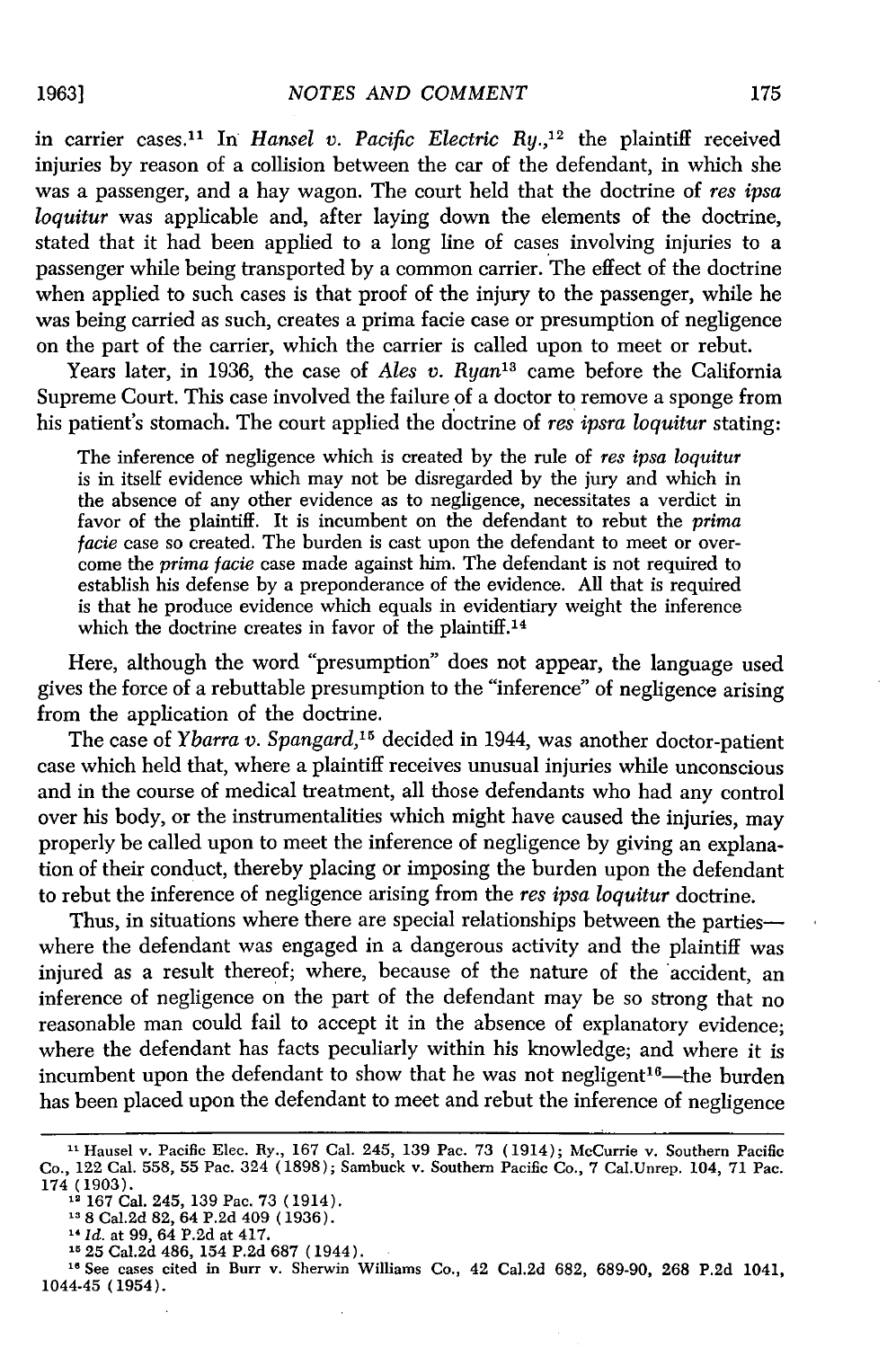that arises from an application of the *res ipsa loquitur* doctrine by evidence sufficient to offset or balance it. Whether the effect of the doctrine was to raise a presumption or a permissible inference of negligence was a confusing question.

As Dean Prosser states in his article, "Res Ipsa in California,"<sup>17</sup>

The least effect which may be given to res ipsa loquitur is to permit the jury to infer from the plaintiff's case that the defendant has been negligent. . . . [This is] enough to avoid a nonsuit or a dismissal. It is not enough to entitle the plaintiff to a directed verdict, even though the defendant offers no evidence. . . . The jury may accept the inference,<sup>18</sup> but it is not compulsory and if they see fit to find for the defendant they are free to do so.

**...** A greater advantage is given to plaintiff if his res ipsa case is treated as raising a presumption. 19 This means that the jury will not merely be permitted to infer the defendant's negligence, but in the absence of sufficient evidence to the contrary will be required to do so. If the defendant rests without evidence, the plaintiff will be entitled to a directed verdict. The "burden of going forward" is placed upon the defendant, in the sense that if he does not offer evidence he will necessarily lose. But when all of the evidence is in, if it is evenly balanced, the verdict must be for the defendant.<sup>20</sup>

#### BURR V. SHERWIN WILLIAMS

Hence, until 1954 and the *Burr v. Sherwin Williams Co.* decision,<sup>21</sup> confusion ran rampant as to whether the doctrine of *res ipsa loquitur* gave rise to a presumption, couched in the language of an inference, or merely a permissible inference. In *Burr* the supreme court in a unanimous decision, concluded "that in all *res ipsa loquitur* situations the defendant must present evidence sufficient to meet or balance the inference of negligence, and the jurors should be instructed that, if the defendant fails to do so, to find for the plaintiff."22 This seems to rule out the permissible inference theory of *res ipsa loquitur.* The court went on to declare that *res ipsa loquitur* raises an inference, not a presumption. "This, however, does not preclude the conclusion that *res ipsa loquitur* may give rise to a special kind of inference which the defendant must rebut, although the effect of the inference is somewhat akin to that of a presumption."23 This language seems to indicate that although the court uses the word "inference," in reality and practical effect the doctrine of *res ipsa loquitur* creates a presumption of negligence. An earlier case had noted the following distinction.

The difference between an evidentiary presumption and an evidentiary inference is simply this, that when the law requires the jury to draw a certain, designated conclusion from particular evidence, that conclusion so forced upon the jury is a presumption. Where mandatory presumptions are not exacted, it is the right and the duty of the jury to draw such reasonable inferences from the evidence as may appeal to and satisfy their minds.<sup>24</sup>

- **2142** Cal.2d 682, 268 P.2d 1041 (1954).
- <sup>22</sup> Id. at 691, 268 P.2d at 1046.
- <sup>23</sup> Id. at 688, 268 P.2d at 1044.
- **1"** Anderson v. I. M. Jameson Corp., 7 Cal.2d 60, 66, 59 P.2d 962, 965 (1936).

**<sup>17</sup>**Prosser, *Res Ipsa Loquitur in California,* 37 **CALIF.** L. REV. 183 (1949).

<sup>18&</sup>lt;sup>"</sup>An inference is a deduction which the reason of the jury makes from the facts proved, without express direction of law to that effect." **CAL. CODE** CIv. Pnoc. **§** 1958. [Footnote by Dean Prosser, renumbered and relocated.-Ed.]

<sup>&</sup>lt;sup>10</sup> "A presumption is a deduction which the law expressly directs to be made from particular facts." **CAL. CODE** Civ. Pnoc. **§** 1959. [Footnote by Dean Prosser.] 20 Prosser, supra note 17, at 217-18.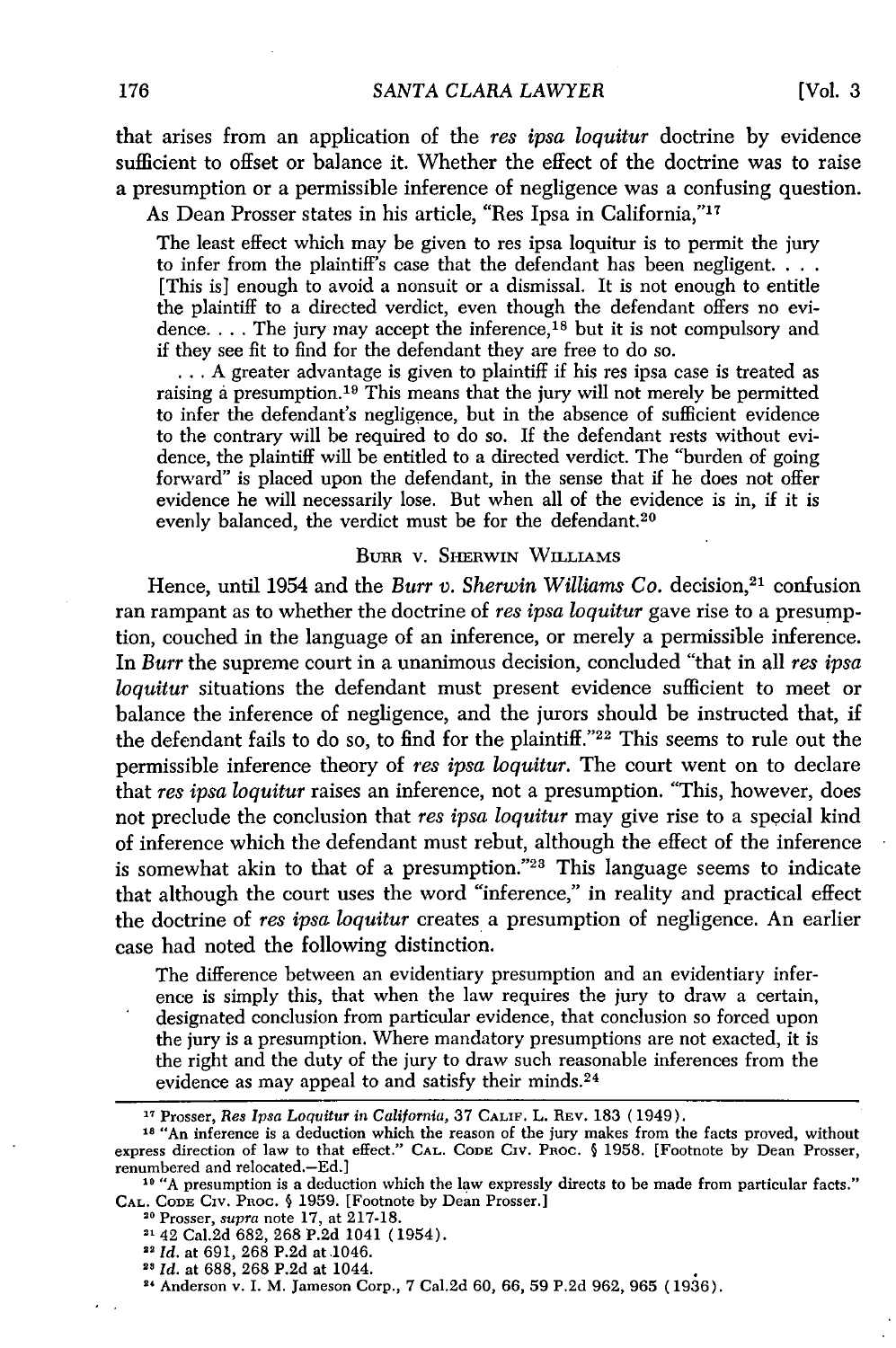In the *Burr* case the jurors were instructed that from the occurrence of the damage involved in this case, as established by the evidence, "there arises an inference" of negligence on the part of the defendant and it is "incumbent upon the defendants to rebut the inference." The appellants contended that the court erred by instructing the jury that the inference of negligence based on the doctrine is mandatory rather than permissive. The court in its discussion replied to this by stating that a few decisions<sup>25</sup> have criticized instructions "to the effect that *res ipsa loquitur* imposes a mandatory burden upon the defendant to rebut the inference of negligence and have apparently proceeded on the theory that the doctrine creates an inference which is enough to avoid a nonsuit but which the trier of fact may accept or reject as it sees fit, even though the defendant offers no evidence."<sup>26</sup> In other words the doctrine of *res ipsa loquitur* raises a mere permissive inference. "This view which is inconsistent with most of the California decisions, is very difficult to apply, and there are substantial reasons why we should hold that in every type of *res ipsa loquitur* case the defendant should have the burden of meeting the inference of negligence."<sup>27</sup> The court concluded that the trial court did not err in respect to the instructions given and that it was incumbent upon the defendant to rebut the inference of negligence.

#### **INSTRUCTIONS**

The question of the effect of the application of the doctrine again rose in 1958 in the case of *Ferrate v. Key System Transit Lines.28* Instructions were given that "From the happening of the accident involved in this case as established by the evidence, an inference arises that the proximate cause 'of the occurrence was some negligent conduct on the part of the defendant. That inference is a form of evidence, and if none other exists tending to overthrow it, or if the inference preponderates over contrary evidence, it warrants a verdict for the plaintiff."<sup>29</sup> In this case, *Burr* was cited as holding that the language "an inference arises" with its mandatory intonation was correct.<sup>30</sup> The next year it was held that the inference of negligence arising in a *res ipsa-loquitur* case is not merely permissive, but a necessary deduction from the proof of certain facts.<sup>31</sup> Giving added impetus to the theory that the doctrine of *res ipsa loquitur* actually gives rise to a presumption of negligence is *California Jury Instructions, Civil* (CALJIC). The pertinent instruction reads, "From the happening of the accident involved in this case, an inference arises that a proximate cause of the occurrence was some negligent conduct on the part of the defendant."32 The phrase "an inference arises" with its mandatory effect is embodied in these approved instructions. In the 1962 *DiMare v. Cresci* decision<sup>33</sup> the supreme court held that "The facts

**3** 58 Cal.2d 292, 373 P.2d 860, 23 Cal.Rptr. 772.

<sup>21</sup> Pruett v. Burr, 118 Cal.App.2d 188, 195-96, 257 P.2d 690, 695 (1953); Black v. Partridge, 115 Cal.App.2d 639, 649-50, 252 P.2d 760, 766 (1953); Bazzoli v. Nance's Sanitarium, Inc., 109 Cal.App.2d 232, 239-41, 240 P.2d 672, 677-78 (1952).

<sup>&</sup>lt;sup>26</sup> Burr v. Sherwin Williams Co., 42 Cal.2d 682, 690, 268 P.2d 1041, 1045 (1954). **<sup>27</sup>***Ibid.*

**<sup>28</sup>**165 Cal.App.2d 391, 331 P.2d 991 (1958).

<sup>29</sup>*Id.* at 397, 331 P.2d at 995.

**<sup>30</sup>***Id.* at 398, 331 P.2d at 996.

**<sup>11</sup>**McCormick v. City & County of San Francisco, 193 Cal.App.2d 96, 14 Cal.Rptr. 79 (1961).

<sup>&</sup>lt;sup>82</sup> CAL. JURY INSTRUCTIONS, CIVIL, No. 206, at 30 (4th rev. ed. 1956, Supp. 1962).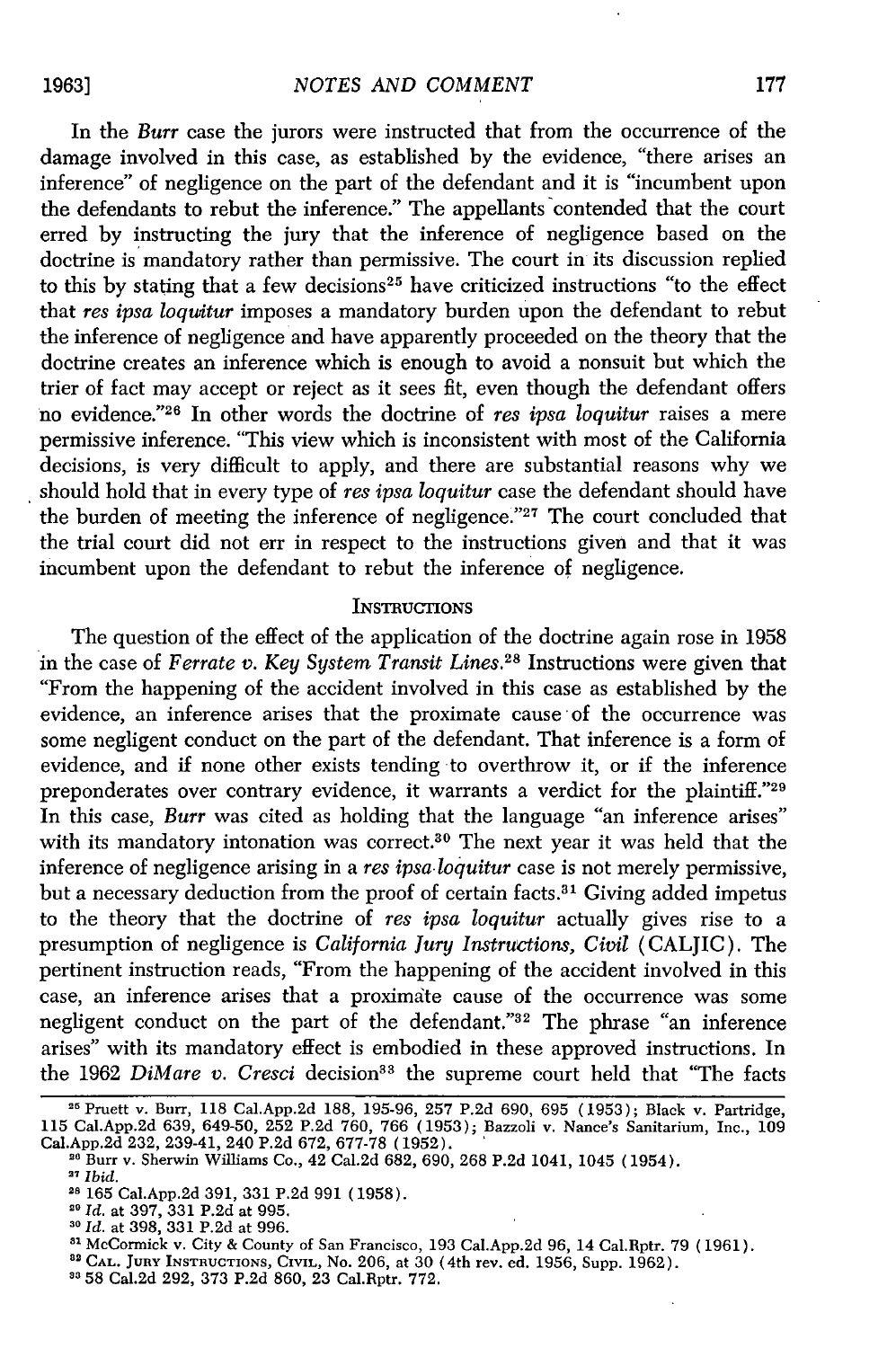giving rise to the doctrine being undisputed, the jury was properly instructed that the inference of negligence arose as a matter of law. This, of course, does not mean that there was liability as a matter of law but only that the defendant had the burden of meeting or balancing the inference."3<sup>4</sup>

The cases indicate that "the inference arises as a matter of law," "the inference is mandatory" and "the inference is not merely permissive." As the court in *Anderson v. I. M. Jameson Corp.35* declared, "when the law requires the jury to draw a certain designated conclusion from particular evidence, that conclusion so forced upon the jury is a presumption." This being the case, a "presumption" and not an "inference" of negligence arises from the application of the doctrine of *res ipsa loquitur.* Why, then, do the courts of California refuse to "call a spade a spade" in referring to that which arises from the application of the doctrine of *res ipsa loquitur* as an "inference" rather than a "presumption"?

It seems, as one writer has declared, "This hesitancy on the part of the California courts to say that *res ipsa loquitur* gives rise to a presumption is possibly attributable to the provision in section 1963 of the Code of Civil Procedure for specific rebuttable presumptions, which may be taken as limiting the rebuttable presumptions recognized in California."<sup>36</sup> Another writer states, "The California courts hold that the term 'presumption' can be applied only to those listed in the statutes and that other presumptions generally recognized by the case law are merely 'inferences.' Thus the important doctrine of *res ipsa loquitur* must be termed an 'inference' in California, though its effect seems substantially equivalent to that of a statutory presumption." $37$ 

#### **THE** LEONARD **CASE**

At this point it would appear that *res ipsa loquitur* enjoys in force and effect the position of a rebuttable presumption, although it must proceed under the disguise of a mere inference. And such would be the undisputed law in California today were it not for the case of *Leonard v. Watsonville Community Hospital.38* This was a medical malpractice case, involving multiple defendants. The injuries resulted from a failure to remove a clamp from the upper right quadrant of the plaintiff's abdomen. The plaintiff called all three defendant doctors to testify under provisions of the Code of Civil Procedure.<sup>39</sup> This testimony disclosed that one of the doctors, who was operating elsewhere in the hospital, was consulted, and gratuitously removed cancerous tissue from the lower left quadrant of the abdomen, and never used clamps. On the basis of this testimony, which exonerated the doctor, the plaintiff was nonsuited as to him, and the decision was upheld. The

**<sup>-,</sup>** *Id.* at 300, 373 P.2d at 864, 23 Cal.Rptr. at 776.

**<sup>85</sup>**7 Cal.2d 60, 66, 59 P.2d 962, 965 (1936); see text accompanying note 24, supra. **<sup>80</sup>**McCoid, *Negligence Actions Against Multiple Defendants,* 7 **STAN.** L. REV. 480, 485 n.27 (1955).

**<sup>37</sup>WITKIN, CALIFORNIA EVIDENCE §** 62 (1958).

**<sup>8</sup>** 47 Cal.2d 509, 305 P.2d 36 (1956).

**<sup>89</sup>** "A party . . .may be examined by the adverse party as if under cross-examination. . **.** .The party calling such adverse witness shall not be bound by his testimony, and the testimony given by such witness may be rebutted by the party calling him for such examination by other evidence." **CAsL. CODE** Civ. Pnoc. **§** 2055. All subsequent statutory citations refer to the California Code of Civil Procedure.